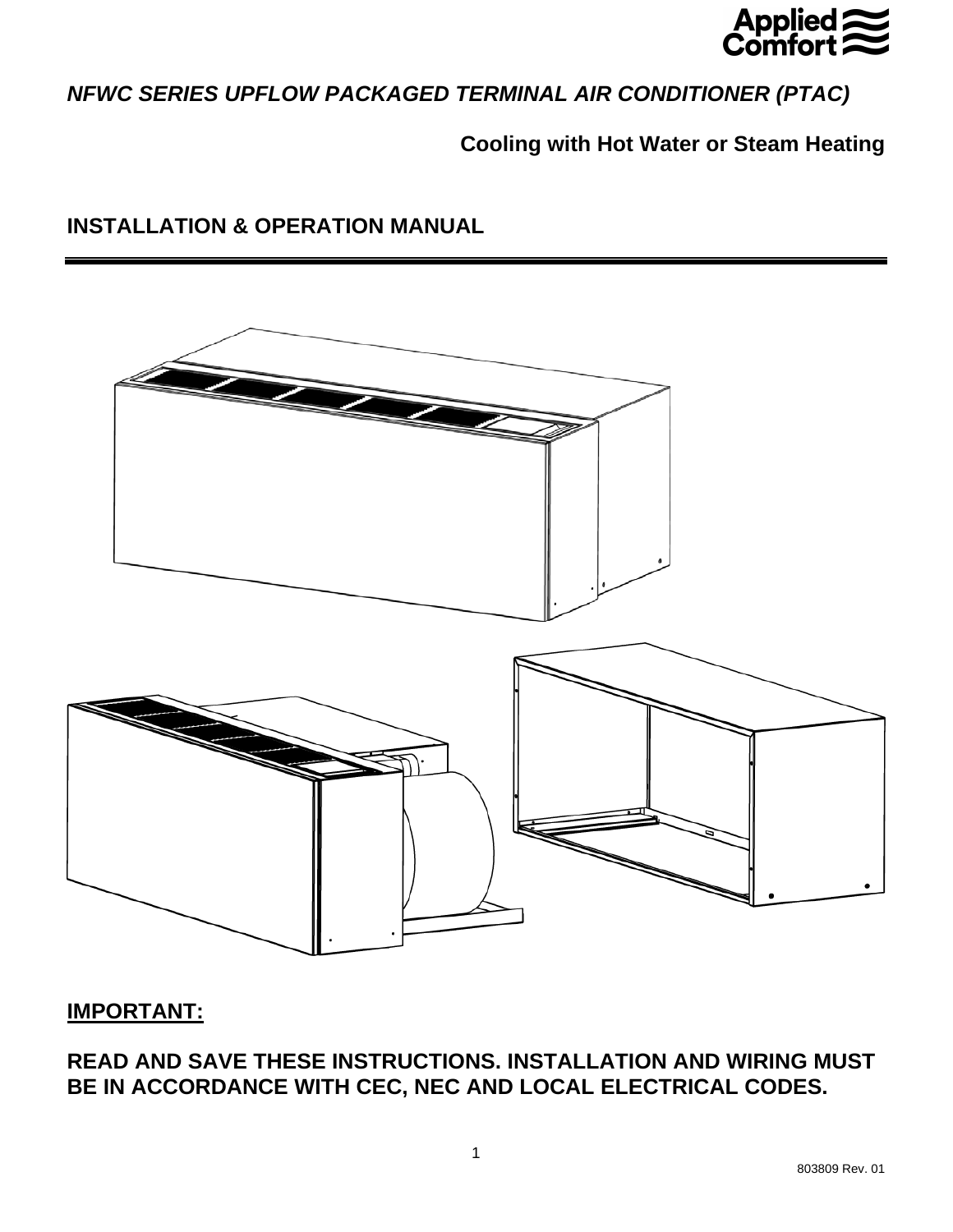# **GENERAL INFORMATION**

This model NFWC Applied Comfort PTAC is designed and built for through-the-wall installation in either new or existing buildings. The self contained compressor and refrigerant system delivers the cooling, and the tube-and-fin heat exchanger in the subbase provides the heating by hot water or steam sources.

**WARNING:** To avoid property damage, bodily injury or death, ensure power is disconnected before any service is attempted. Repairs should be made by qualified service personnel only. The chassis must be installed in accordance with the Authority Having Jurisdiction, and all Local and National Codes, including the National Electrical Code, and the Canadian Electrical Code, as applicable.

## **FOR EFFICIENT OPERATION**

#### **Air Filter**

The washable air filter is not shipped with the chassis – it is shipped installed in the heating subbase. Operating the unit without an air filter will void the warranty. Keep air filter clean. The air filter can be removed and cleaned with soap and water. Inspect and clean the filter a least once a month or more often as conditions dictate. Replace as necessary. A dirty, clogged filter reduces the efficiency of the system. It can also cause erratic performance of controls and can result in damage to the motor and compressor.

**ATTENTION:** An improperly maintained air filter or not using an air filter at all will void the warranty. The unit must not be used for temporary heating or cooling during the building's construction stage.

To access the air filter, first remove the grille cover from the heating subbase by rotating the two  $\frac{1}{4}$  turn finger and thumb fasteners until the grille cover releases. The unit front panel need not be removed. The air filter is located directly below the heat exchange coil and slides out freely. Always replace the grille cover after re-inserting the filter.

**CAUTION:** Risk of bodily injury. Be aware that the heating coil, valve, and piping may be extremely hot and can potentially cause burns even if the unit is not in operation, due to residual heat. Always replace the grille cover after re-inserting the filter before operating the unit.

## **Clean Coils**

As part of regular servicing, clean the condenser coil, and evaporator coil at least annually, or more often as dictated by the severity of the particulates and pollutants circulating in the outdoor and indoor operating environments. One suggested method is as follows:



#### **Unimpeded Outdoor Airflow**

Do not block off the outside air flow to the unit. The condenser air inlet and outlet must be free of obstructions and of any external influence that would cause the hot discharged condenser air to be recirculated back into the outdoor blower intake. Outdoor air is drawn into the outdoor blower on the left side of the rear grill (viewing grille). Hot condenser air is forced sideways out of the right hand portion of the rear grill, minimizing air re-circulation back into the blower intake. Paper, leaves, dirt, or other material blocking airflow, or fouling the condenser coil surface, can impair efficiency and cause serious damage to the compressor.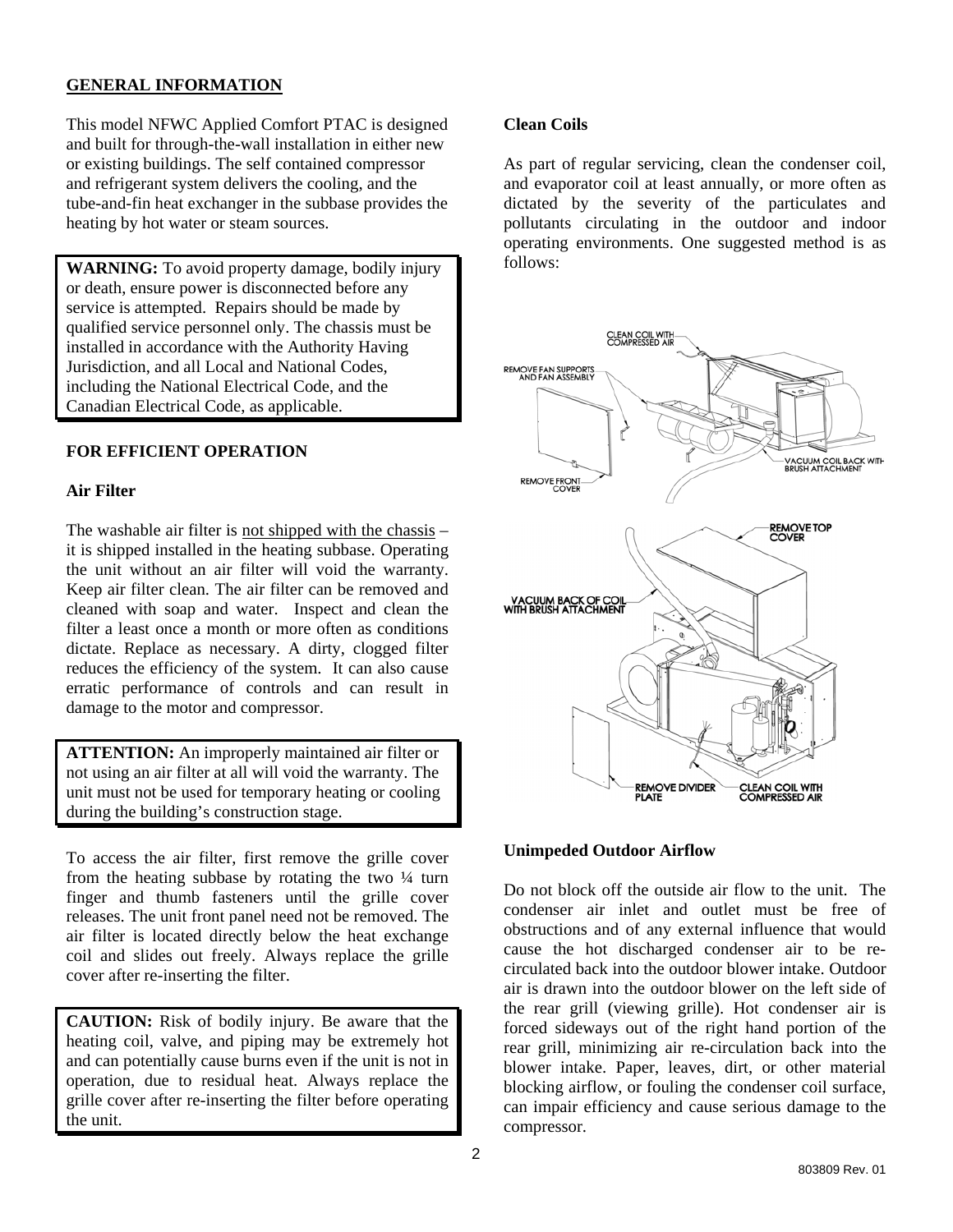## **Oiling**

#### **HEATING SUB-BASE**

The motors are permanently lubricated; no re-oiling.

#### **Unimpeded Indoor Airflow**

Ensure that drapes, bed, bedspread, and furniture etc. do not block the indoor air discharge and intake air openings, causing a restricted air flow through the indoor air handling section of the unit. Do not place articles on discharge grille – especially liquids.

## **Reducing Load**

To reduce the cooling load, draw drapes or blinds in the summer, to reflect direct rays from the sun.

To reduce the cooling and heating load, keep windows and doors closed when operating the unit.

## **WALL SLEEVE CONSIDERATIONS:**

The wall sleeve must be installed in strict accordance with the wall sleeve installation instructions, supplied with the wall sleeve. For compatibility with the heating subbase, the bottom front edge of the wall sleeve must penetrate into the room by at least 0.875 inches past the finished wall surface, and the bottom of the sleeve must be between 8.2 and 9.2 inches off the finished floor.

**IMPORTANT:** The wall sleeve must be installed so that the bottom of the sleeve has a 1/8" per foot slope downward toward the outside to ensure proper water drainage out the back edge of the sleeve during overflow conditions. The specified slope corresponds to a 1/8 bubble on a carpenter's level. The wall sleeve must also be level from side-to-side.





The heating subbase contains a tube-and-fin heat exchanger that is configured for the use with hot water or steam as the heating medium. The subbase also houses the field-supplied electrical receptacle and provides mechanical protection for the cord and plug. The subbase measures 8" high without leveling feet, and with the leveling feet allows adjustability from 8.2 to 9.2" high off the finished floor surface.

Electrical and plumbing rough-in can be done either through the back of the heating subbase or through the openings provided in the bottom of the subbase.



#### **Telescoping Side Channels**

Telescoping side channels close in the gap between the subbase and the wall. The further the wall sleeve penetrates into the room, the larger the gap to fill will be. The side channels have slotted holes and are reversible to enable practically infinite adjustability within the range from zero to 10.75 inches of gap fill, without having to cut or break off any sections.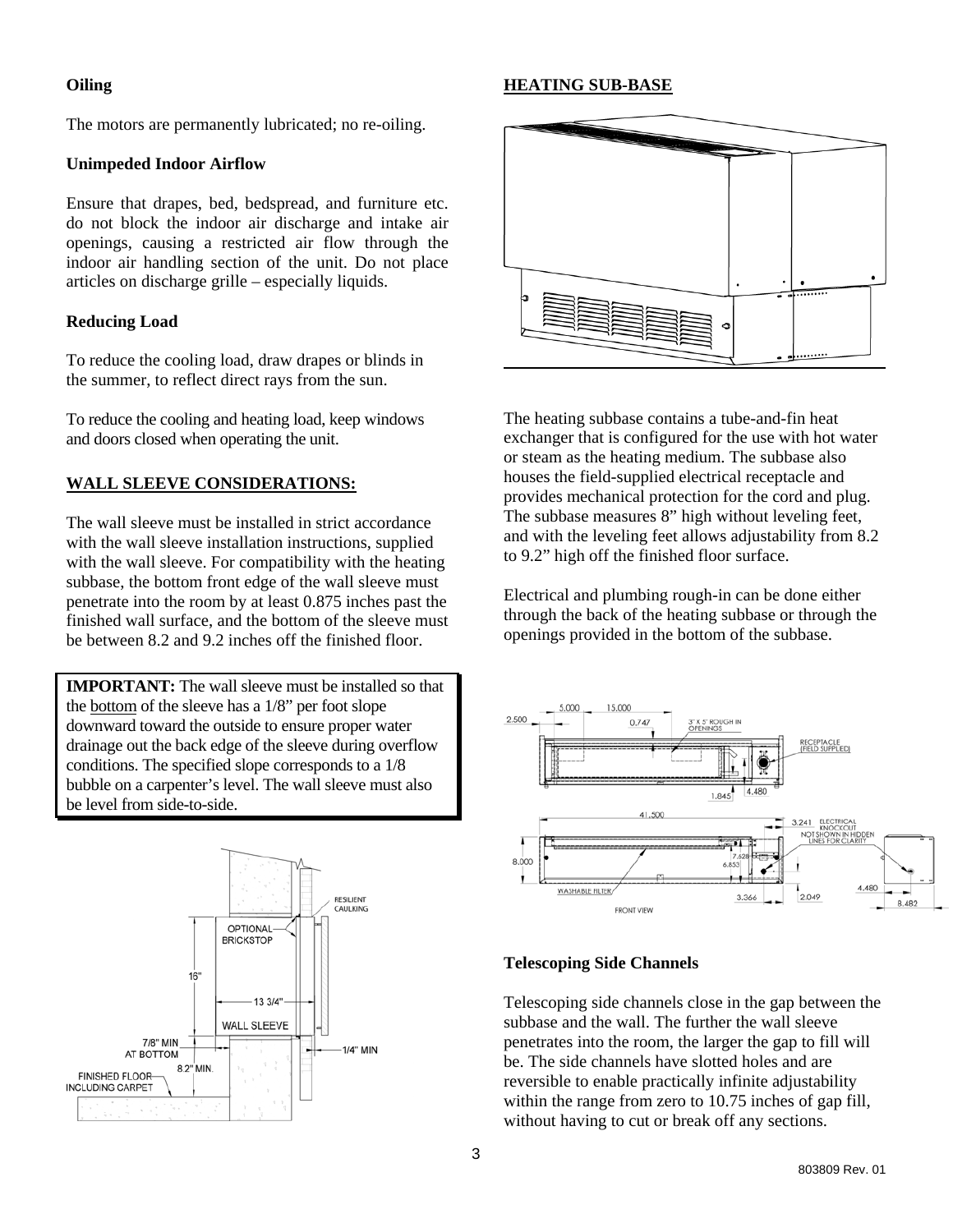Adjust the side flanges as follows: Measure the penetration of the bottom of the wall sleeve into the room relative to the finished wall surface, and record as "x". Remove the grille cover from the heating subbase by rotating the two  $\frac{1}{4}$  turn finger and thumb fasteners until the grille cover releases. The total side length of the heating subbase (cover removed) plus side channel closure is calculated as  $7.5 +$  "x". Insert the side channels and secure with the screws provided, set at the total side length calculated. Center the subbase under the wall sleeve opening and adjust the levelling feet to the anticipated correct height. Final height adjustment can be made after the wall sleeve is permanently installed. At that point, the flanges of the side channels can be screwed to the finished wall from inside the subbase if desired, to anchor the entire heating subbase assembly in place. The bottom of the wall sleeve will end up overlapping the subbase by about 0.875 inches.



MEASURE FROM FACE OF WALL SLEEVE AT BOTTOM TO FACE OF FINISHED WALL TO **GET "X" FOR CALCULATION** 

# **Plumbing Connections:**

The heating coil is supplied with 5/8" O.D. (actual diameter) copper tubing connections. Hot water heating typically requires a Normally Open (NO) water valve, and steam usually requires a Normally Closed (NC) steam valve. The NFWC unit 24 VAC control output to the valve is factory set for NC but can be field-converted to NO duty as described in Section *Heating/Cooling Chassis Installation.* 

Remove the cover plate on the right hand side of the heating coil to provide better access to the copper connection tubes. Always pipe the valve to the supply connection. If the heating medium is hot water, connect the valve "outlet" (Supply) to the lower connection and the Return water to the upper connection. If the heating medium is steam, connect the valve "outlet" (Supply) to the upper connection and the Return to the lower connection. Route the steam or water source to the valve's "inlet" connection.

Install the piping, valve, and accessories (as specified by the design engineer) in the space available under the heating coil.

## **ELECTRICAL WIRING AND RECEPTACLE**

## **Wire Sizing**

A single outlet branch circuit from the main electrical panel to the receptacle in the subbase should be used. Wire sizing shall be in accordance with the minimum circuit ampacity as declared on the unit Rating Plate for the specific chassis. Wire sizing must also take into account any distance from fuse box or breaker panel to receptacle to prevent excessive voltage drop in undersized wires.

**IMPORTANT:** Low voltage to the unit will cause compressor starting problems and decrease the performance and reliability of the compressor.

#### **Branch Circuit Protection**

The Current Rating of branch circuit protection using a Time Delay Fuse or HACR circuit breaker should also be as declared on the unit Rating Plate for the specific chassis being installed.

#### **Plug and Receptacle**

All 230-208 Volt units are normally furnished with a NEMA 6-20P, 20 Amp non-locking plug, and hence will require a NEMA 6-20R receptacle to be installed in the heating subbase.

All 115 Volt units are furnished with a NEMA 5-15P, or 5-20P non-locking plug as applicable. The respective plug will require a NEMA 5-15R or combination 5-20R receptacle to be installed in the heating subbase.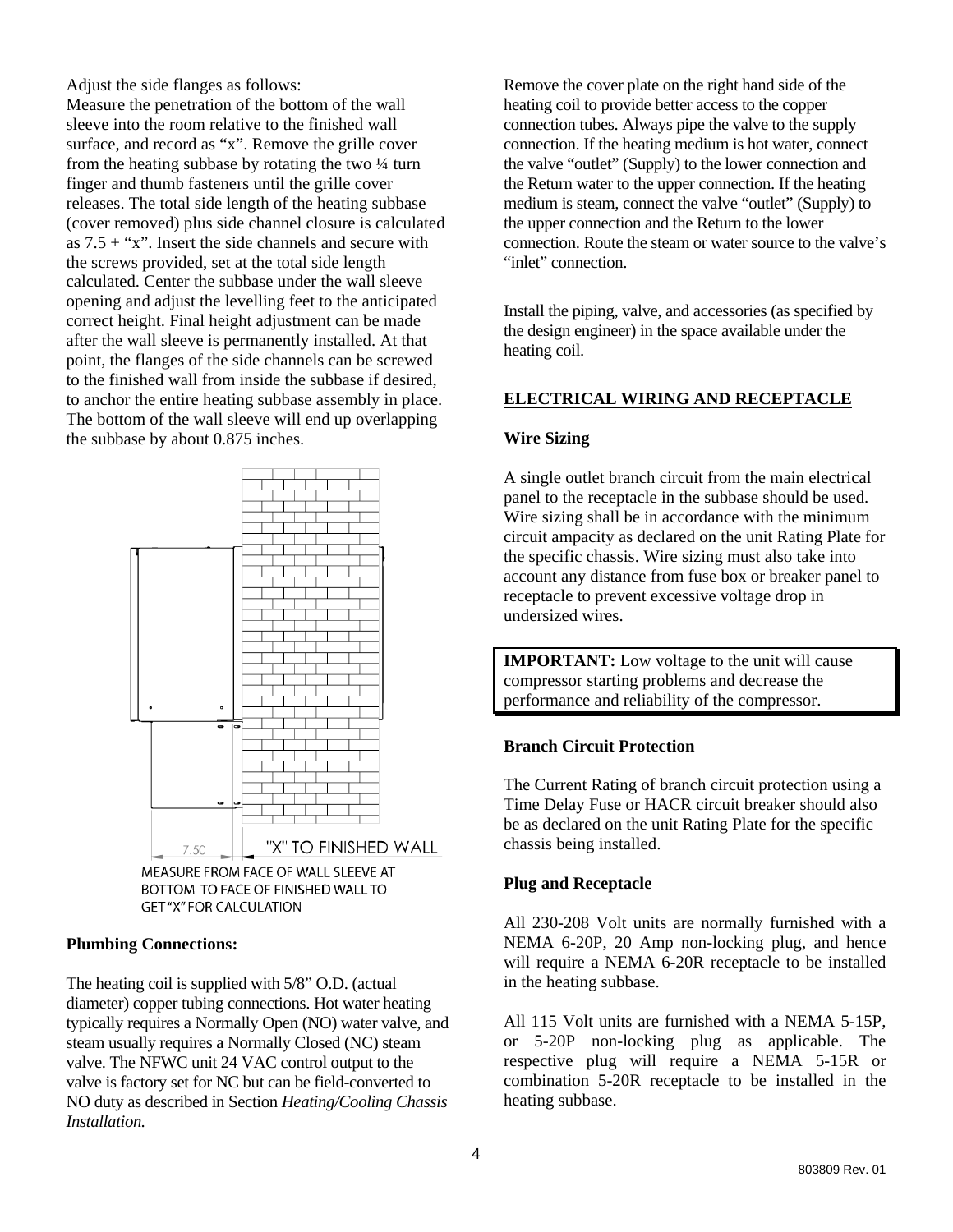All 277 Volt units are furnished with a NEMA 7-20P, 20 Amp non-locking plug, and hence will require a NEMA 7-20R receptacle to be installed in the heating subbase.

**NOTE:** These installations are not "cord connected" units; they are permanently connected per the National Electrical Code. The plug and cord are considered to be a "connector of convenience" in order to facilitate easy removal of the chassis for servicing. The plug and cord are suitably protected within the heating subbase.

**WARNING:** To avoid property damage, bodily injury or death, the unit must be used on a grounded power supply only. The unit will be grounded through the service cord plug and matching receptacle as long as the branch circuit remains grounded.

DO NOT:

- Change the length of the cord.
- Bend the connector blades or otherwise alter service cord plug configuration.
- Use extension cords.

# **Wiring to Subbase**

Remove the junction box cover plate. Punch out the appropriate knock-out and anchor the electrical supply conduit to the junction box. Connect the power supply wires to the receptacle. Be sure to properly ground the electrical supply to the subbase and the receptacle using the two *Green with Yellow Stripe* ground leads provided. Mount the receptacle with the designated screws and reinstall the junction box cover plate.

# **CHASSIS INSTALLATION**

Unpack heat/cool chassis from shipping carton. Check for any shipping damage. Spin the fan wheels manually to confirm free rotation. Inspect refrigerant piping to ensure there is no damage or potential chafing. Report any shipping damage to the carrier immediately.

Check the interior of the installed wall sleeve. Clean out any dirt or debris that may have accumulated. Replace any air seals that are damaged or missing, if applicable.

## **Heating/Cooling Chassis Installation**

1. Locate the **wall sleeve seal** shipped with the unit and apply it to the top front flange of the wall sleeve, running even with the bottom edge of the flange (see illustration).



- 2. Slide the chassis into the wall sleeve until firmly seated against the seals. Push from the ends of the front cover where they attach to the coil supports. Be careful **NOT** to push the chassis from the electrical box cover or middle of the front coil cover.
- 3. The chassis must be level from side-to-side and sloped toward the outdoors from front-to-rear in the order of 1/8 inch per foot, once the chassis side flanges are drawn up tight to the wall sleeve using the four flange screws. A chassis slope downward (backward toward the room) from outdoor-to-indoor side is not permissible and must be corrected before the unit is operated.
- 4. There are vertical air seals at the rear of the unit that surround the condenser outlet that will engage and "seal" against the rear grille. However, in some cases, such as when an extra deep wall sleeve is used, or some other variation is encountered that prevents the air deflectors from sealing against the outdoor grille, then steps must be taken to add anti-recirculation baffles to prevent hot condenser air from shortcircuiting back into the air intake/outdoor blower inlet via the void space created in behind the outdoor grill.
- 5. Position the chassis in the wall sleeve cabinet and slide into place. Keep the chassis level, square, and centered to prevent binding. The chassis must be pushed into the wall sleeve until the side flange seals of the chassis engage the sleeve. Alternately tighten each of the four draw screws until the chassis is drawn snugly into the sleeve. Do not over-tighten the draw screws.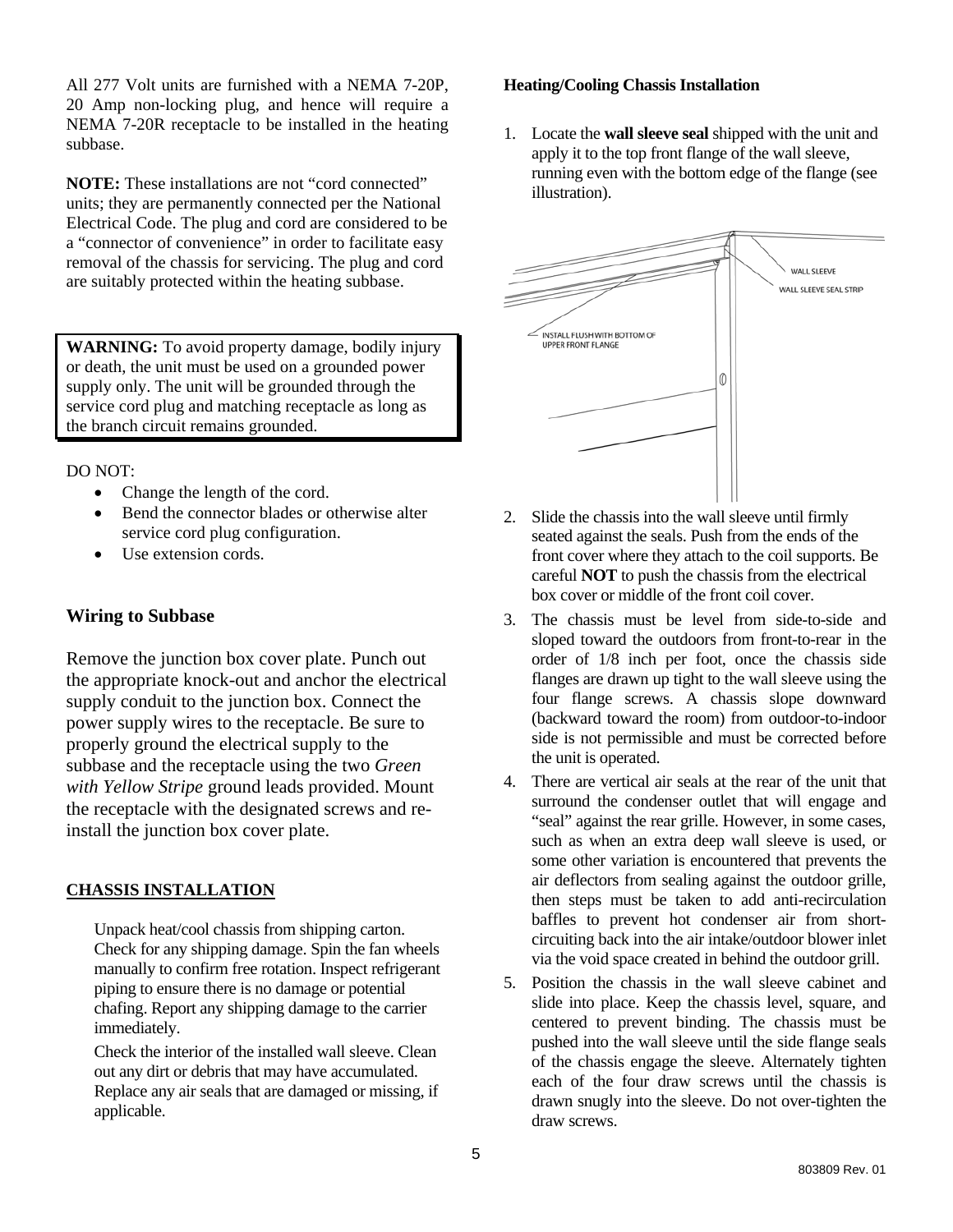- 6. Locate the 24 Volt wiring harness either coiled beneath the control box or shipped loose with the unit. The harness is used to make connections to the aquastat. It is also employed if a remote 24 Volt AC wall thermostat will be used. Connect the multi-wire 24 volt wiring harness to the mating plug protruding beneath the control box, as applicable, and follow the detailed instructions on the wiring diagram affixed to the specific unit being installed. Insulated crimp-on connectors are provided at the end of every connection lead to facilitate connections/insulation. **If an aquastat will be not be used, you must connect the ends (blue/orange) of the aquastat leads together to permanently complete the aquastat circuit.**
- 7. A 24 VAC water or steam valve output connector is also provided under the control box. A mating connector and 3 feet of wire leads are supplied to connect to a 24 VAC valve. The units can accommodate a normally-open NO or a normallyclosed NC valve. The NO/NC switch is located in the high voltage wiring compartment as a DIP switch on the electronic control board, and is factory set to NC. The setting can be changed to NO in the field by qualified service personnel.

**WARNING:** The NO/NC conversion procedure involves exposure to high voltage electrical circuits in the control box in order to make the necessary change to the DIP switch, and must be performed by qualified service personnel. Failure to do so could result in property damage, personal injury or death. Disconnect electric power to the unit before servicing.

8. Locate the indoor air thermistor bulb at the end of the black thermistor wire with clamp coiled beneath the control box. The bulb and clamp must be relocated to the thermistor holder in the bottom of the heating subbase so it is sure to sense true return air temperature, and not air that has been heated by the heating coil. Use the clamp provided to secure the bulb in place.



**IMPORTANT:** To avoid damaging the indoor thermistor wire, always remove the thermistor from the clamp holder before removing the chassis for service.

**IMPORTANT:** Operating the unit without the filter in place can damage the unit, and void the warranty. Always remember to re-install the filter after servicing the chassis, or replacing/cleaning the filters.

- 9. Wipe unit cabinet/wall sleeve to remove dirt, etc.
- 10. The unit is now ready for operation, when supplied with power from the distribution panel and wired to a remote thermostat (if applicable).

#### **START-UP CHECKLIST**

Note: Once the unit is installed, it should be checked for proper function by qualified service personnel before turning it over to the User.

- Circuit breakers, wire size, and electrical connections tight and correct
- Filter clean and properly in place
- Condenser air inlet and outlet free of obstructions and no short-circuiting of condenser air
- Unit operated for 20 minutes to prove stability
- Controls operation OK
- Unit installed in compliance with all codes and ordinances
- All panels in place and secured with required fasteners
- Mylar overlay applied to cover up touch pad for 24 Volt Remote Thermostat installations.
- Work area clean and free of debris
- Owner or operator instructed on control operation and routine maintenance.

# **USER CONTROLS - GENERAL**

NFWC series is available with advanced-function electronic controls with membrane switch type keypad. **ELECTRONIC CONTROLS**

The chassis incorporating electronic controls is factoryshipped with an active keypad control and display mounted directly to the control panel. The unit functions are controlled by the user by pressing the keys on the keypad, and reading the display. However, the unit also has the latent ability to be field-converted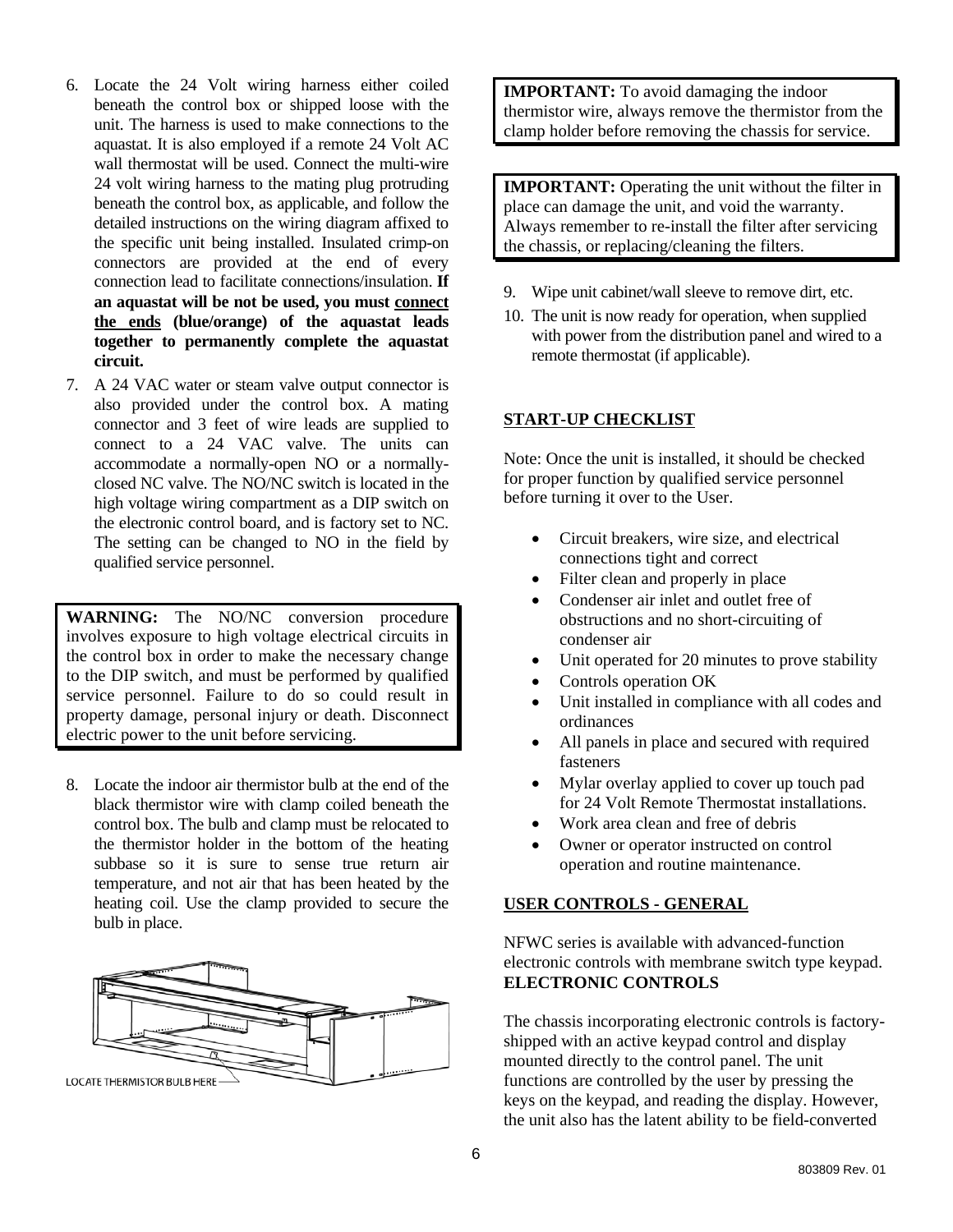by qualified service personnel for use with a fieldsupplied 24 volt AC wall thermostat. These instructions will address both unit-mounted control operation, and remote 24 volt AC wall thermostat operation.

## **CONTROL AT THE UNIT, KEYPAD/DISPLAY**

## **THE KEYPAD CONTROL**

Become familiar with the keypad keys as shown in Figure 1.

## **Display**

Red light emitting diodes (LEDs) display the actual temperature of the air entering the unit at floor level. The display can also be used to indicate the desired set point temperature for room comfort. It is important to remember that the temperature displayed is the temperature sensed at the unit's indoor air inlet and can be significantly different from the bulk room temperature at a distance from the unit.

#### **On/Off Key**

Each press of the key toggles the unit from an OFF state to an ON state or from an ON state to an OFF state. Heating and cooling functions, as well as the display, and all indicating LEDs except for the fan indicators, are enabled or disabled with this key. When toggled OFF, the control preserves only two modes active; fan-only, and room freeze protection.

#### **Fan Key**

Each press of the Fan Key cycles the fan through three modes of operation; Low Speed, High Speed and Auto. Small green LEDs will indicate the mode. The On/Off key need not be ON to operate the fan and set fan speeds. Auto Mode will cycle the fan on and off, and determine the fan speed, in conjunction with the heating or cooling demand.

#### **Warmer Key**

Pressing the Warmer Key will cause the display to show the set point temperature for 3 seconds, and then increases room temperature by 1 degree for every subsequent press of the key.

#### **Cooler Key**

Pressing the Cooler Key will cause the display to show set point temperature for 3 seconds, and then decreases room temperature by 1 degree for every subsequent press of the key

#### **°F/°C Key**

This key toggles the display between Fahrenheit and Celsius temperature modes, and affects all displayed temperatures.

#### **Heat Key**

The Heat Key toggles the unit in and out of heating mode for every press of the key, provided the On/Off Key is ON.

### **Cool Key**

The Cool Key toggles the unit in and out of cooling mode for every press of the key, provided the On/Off Key is ON.



**Figure 1** 

# **OPERATION USING KEYPAD**

When the unit is first plugged in, or when recovering from a power outage, there will be a random 5 to 15 second delay before the electronic control powers up. This minimizes the large electrical surge that would otherwise occur if all units in a building started up at the same time.

#### **To Initiate Heating or Cooling Mode**

Press On/Off Key to turn on the LED display and commence full functionality. Push the °F/°C Key to obtain the desired temperature scale. Press the Heat or Cool key as applicable, and the current indoor temperature will be shown on the display.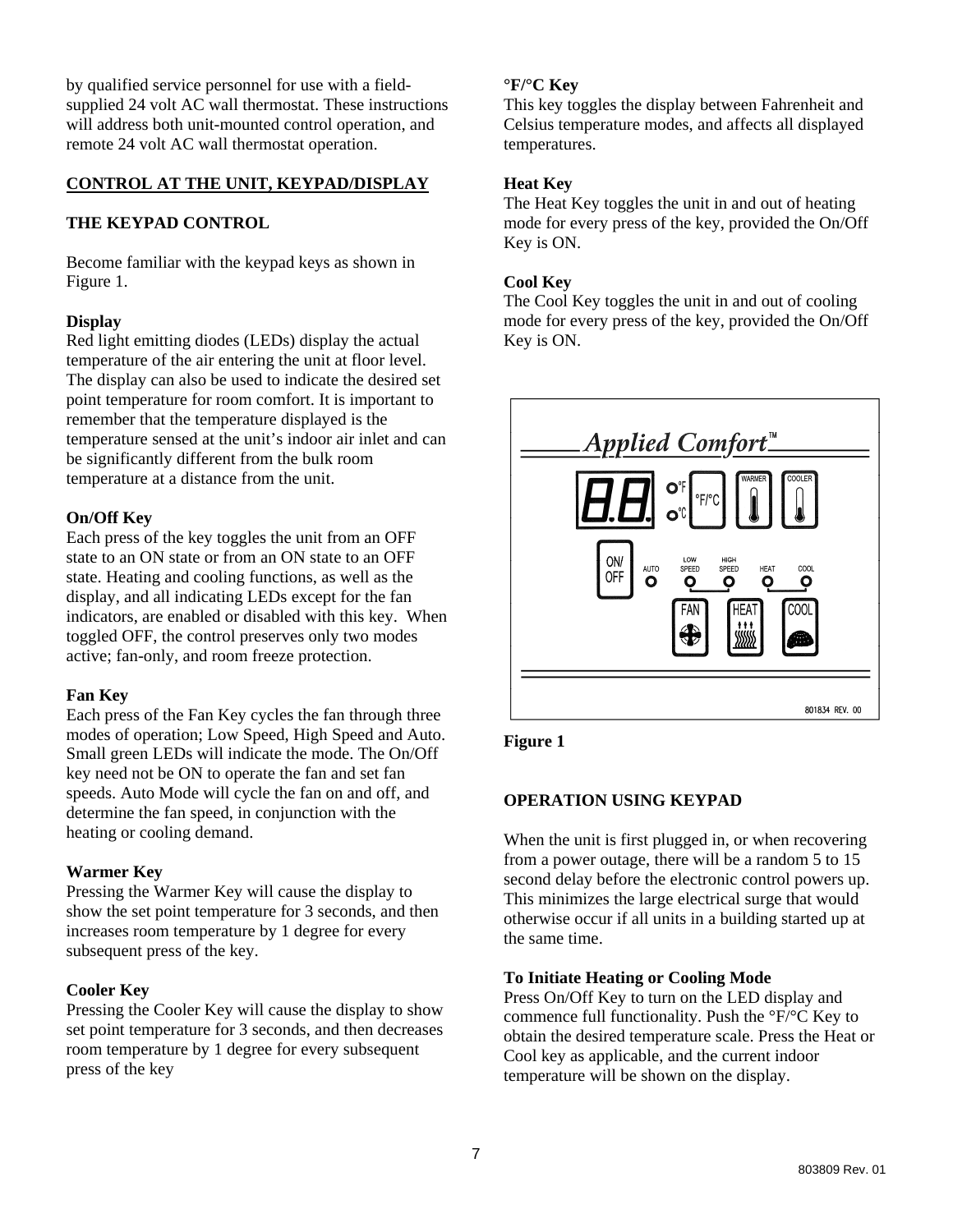## **Set Desired Temperature**

Press Cooler or Warmer key as applicable. Each push of the key increases or decreases the set point temperature by 1 degree, as applicable.

## **Set Fan Mode**

Press Fan key to cycle through the fan settings as indicated by the small green circular LEDs. Select continuous High Speed fan, continuous Low Speed fan, or Intermittent Fan by selecting Auto. Auto cycles the fan on and off with the calls for heating or cooling. Auto also sets fan speed according to the amount of heating or cooling demanded. In Auto mode, the fan will start up periodically to establish airflow; air temperature will be sampled, and then the fan will shut off again if there is no demand.

#### **Disable Heating or Cooling, but Initiate Fan-Only**

Press On/Off key to turn off LED display. Press Fan key to cycle through the fan settings as indicated by the small circular LEDs. Select continuous High or Low speed. Do not select Auto, as it will turn the fan off.

## **CONTROL AT THE WALL THERMOSTAT**

## **CONVERSION TO 24V REMOTE THERMOSTAT**

Except for the wall thermostat and thermostat cable, everything is included with the unit to field convert a keypad-operated unit to 24 Volt AC wall thermostat operation by qualified service personnel. Specific conversion instructions are detailed on the wiring diagram affixed to each particular unit to be converted. Conversion involves accessing the high voltage wiring compartment and changing a DIP switch setting on the electronic board. Once the DIP switch setting has been changed, operation will be in remote thermostat mode as soon as power is restored to the control.

**WARNING:** The conversion procedure involves exposure to high voltage electrical circuits in the control box in order to make the necessary change to the DIP switch, and must be performed by qualified service personnel. Failure to do so could result in property damage, personal injury or death. Disconnect electric power to the unit before servicing.

A factory-supplied 24 Volt wiring harness is provided with every unit to facilitate connection to the wall thermostat wiring. One end has a multi-pin connector which mates with a connector exiting the unit. The other end has preinstalled butt splice connectors, which

play a dual role in insulating any unused connectors, and can also be used to make the wire connections for wires that are used.

The final step is to apply the masking label provided, to cover up the keypad. The keypad and display will be disabled and no longer be available for control. The masking label markings instruct the user to go to the wall thermostat for controlling the unit.

## **COMPATIBLE THERMOSTATS**

The features of the 24 VAC wall thermostat chosen will dictate the extent of the features available from the unit.

Electric Heat / Cool units can accommodate the following thermostats in either manual or automatic changeover:

- Single Stage Heat/Cool, Single Speed Fan
- Single Stage Heat/Cool, Two Speed Fan

Note: The thermostat selection must be verified to ensure its control logic will always energize a Fan output (G) on a call for heat – also known as an Electric Heat Type Thermostat.

General:

All the above can have single speed or two speed fan control.

The wiring diagrams affixed to the units will guide the specific connection strategies for the particular thermostats used.

#### **THERMOSTAT LOCATION:**

Proper functioning of the thermostat depends on accurate room temperature sensing. Be conscious of locating the thermostat where temperatures near the thermostat are not representative of room temperature. For example, do not install the thermostat where it is subjected to direct sunlight, other sources of heat, or to cold drafts, including air discharged from a supply air register. A common error is forgetting to seal the hole in the wall where the thermostat cable passes through, directly behind the thermostat body. Air bleeding from behind the wall can drastically affect the temperature sensed by the thermostat.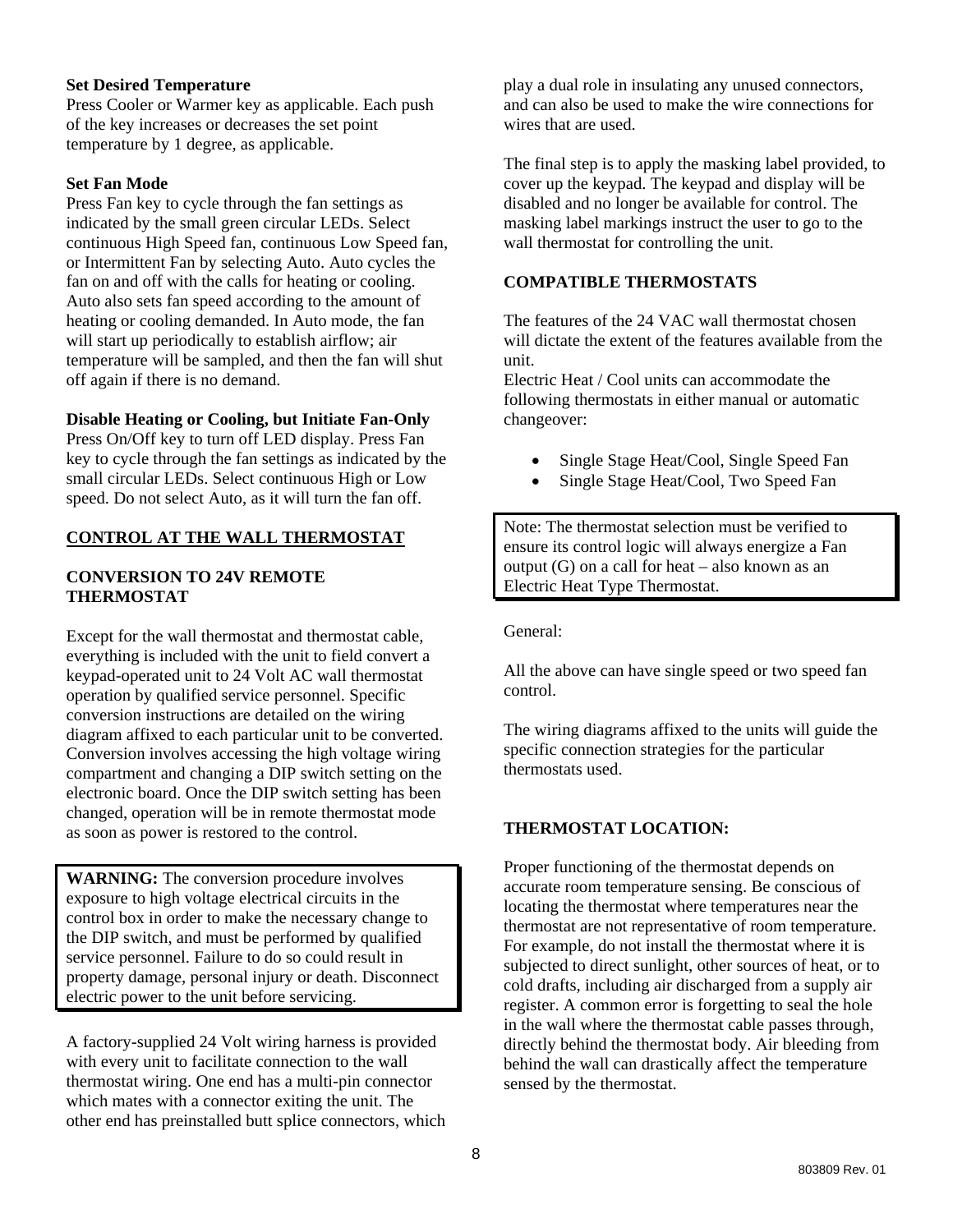## **REMOTE THERMOSTAT OPERATION**

When the unit is first plugged in, or when recovering from a power outage, there will be a random 5 to 15 second delay before the electronic control powers up. The keypad will be totally disabled once the DIP switch has been set for remote mode. The unit will obey the commands from the thermostat only.

The thermostat will automatically maintain the temperature in the room, based on the setting pre-set by the user. If the thermostat has only single fan speed capability, a decision will need to be made as to whether the fan will always run in high speed or low speed, and then the appropriate fan speed wiring connection can be made at the unit.

All the internal control features of the electronic board remain active, except for keyboard and display interface functions and room temperature sampling. Room temperature is detected at the location of the wall thermostat, and is usually a much more accurate representation of bulk room temperature. The thermostat used may have advanced features beyond the basic functions described below. Consult your thermostat Installation and Operating Instructions for further information.

In addition to controlling room temperature, the room thermostat is also used to select whether the unit is to be in heating mode, or cooling mode, or in automatic changeover between the modes. It also determines whether the system is to be ON or OFF, and whether the fan is to run continuously, or to cycle with heating or cooling demand.



Once a comfortable temperature setting is established, no other adjustments are necessary, except for fan speed, which may or may not be adjustable on your particular thermostat.

**CAUTION**: One side of the unit's 24-volt control system is grounded. When wiring the thermostat, care must be taken not to ground the wires, or drive a nail through the thermostat wire bundle, thereby potentially burning out the transformer.

## **WALL THERMOSTAT OPERATION**

| <b>Heat</b>        | Sets the unit into heating mode.    |  |  |  |
|--------------------|-------------------------------------|--|--|--|
|                    | Initiates heating when room         |  |  |  |
|                    | temperature falls below set point.  |  |  |  |
| <b>Off</b>         | Disables heating and cooling        |  |  |  |
|                    | modes, but allows control of fan.   |  |  |  |
| Cool               | Sets the unit into cooling mode.    |  |  |  |
|                    | Initiates cooling when room         |  |  |  |
|                    | temperature rises above set point.  |  |  |  |
| Auto               | Found on automatic changeover       |  |  |  |
| (not shown)        | thermostats only. Allows the        |  |  |  |
|                    | thermostat to decide whether it     |  |  |  |
|                    | should be in the heating or cooling |  |  |  |
|                    | mode. Usually a 4 F° differential   |  |  |  |
|                    | or "deadband" will exist between    |  |  |  |
|                    | heating and cooling set points to   |  |  |  |
|                    | prevent inadvertent rapid           |  |  |  |
|                    | switching between modes.            |  |  |  |
| <b>Temperature</b> | Establishes the "set point", or     |  |  |  |
| <b>Setting</b>     | desired room temperature.           |  |  |  |
| <b>Fan On</b>      | Synonymous with "Fan                |  |  |  |
|                    | Continuous". Fan will continue to   |  |  |  |
|                    | run after the heating and cooling   |  |  |  |
|                    | function has cycled off. Fan will   |  |  |  |
|                    | continue to run even when mode      |  |  |  |
|                    | switch is in Off position.          |  |  |  |
| <b>Fan Auto</b>    | Synonymous with "Fan                |  |  |  |
|                    | Intermittent". Fan will cycle on    |  |  |  |
|                    | and off with the heating cycle or   |  |  |  |
|                    | cooling cycle, and will not operate |  |  |  |
|                    | between cycles.                     |  |  |  |

#### **ADDITIONAL FEATURES:**

Some additional features of the Electronic Control units are as follows:

**Figure 2**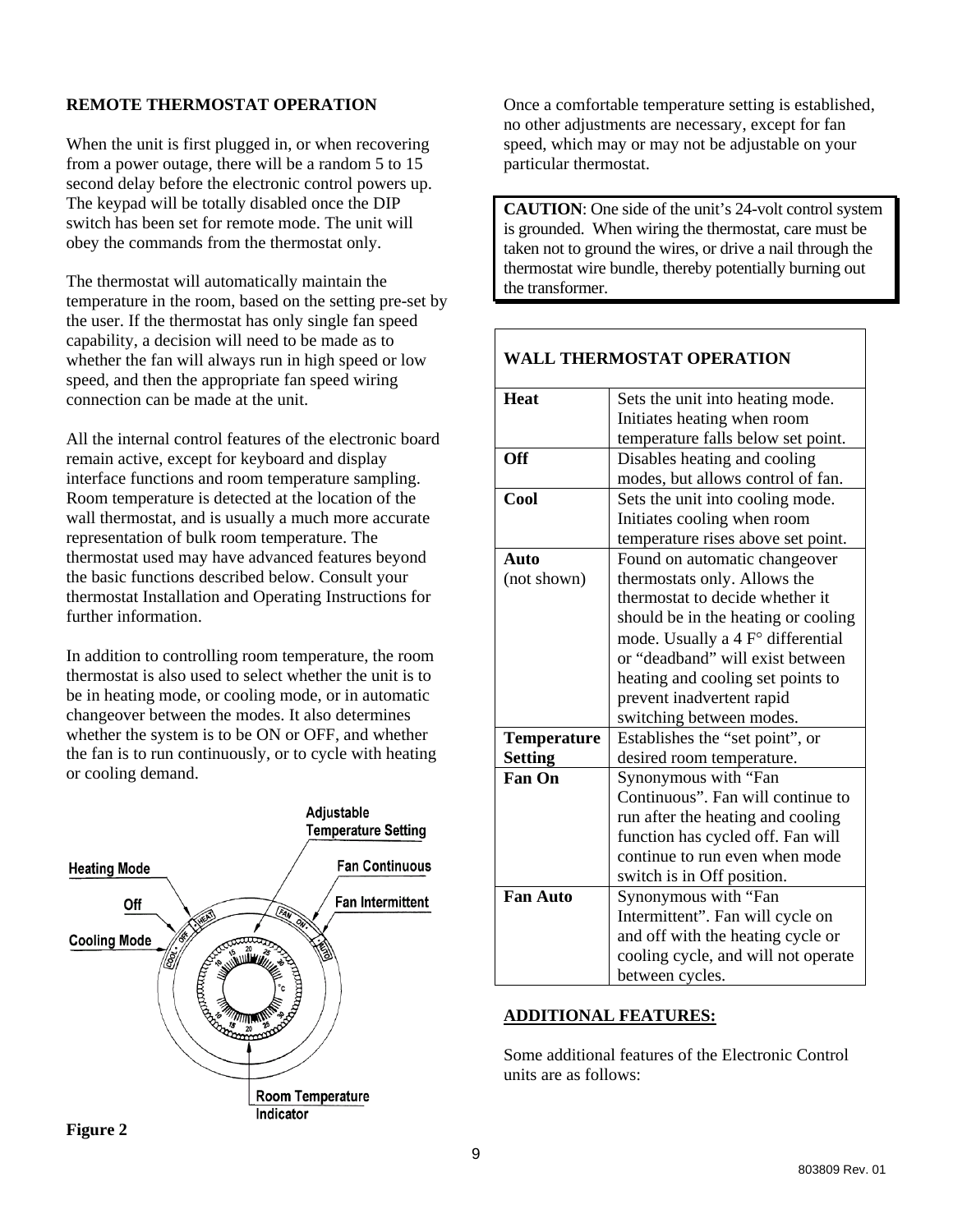## **Room Freeze Protection**

This feature is enabled when the unit is shipped from the factory. The feature can be disabled by qualified service personnel. If power is available to the unit, and regardless of whether it is turned ON or OFF, the unit will automatically supply heat to the room with the fan running at low fan speed if the room temperature falls to 50°F (10ºC). The heat will turn off when the room temperature reaches 55°F (13ºC). For the feature to work, the unit must be configured with an electric heater. The feature is enabled whether the unit is configured for keypad or remote thermostat. The protection remains active when the unit is OFF, for either keypad or remote thermostat application, as long as the unit is plugged in, power is available, and a heat source is configured in the unit and is working.

#### **Compressor Short-Cycle Protection**

If the electronic control shuts the compressor down for any reason, a 3 minute time delay will elapse before the compressor is allowed to re-start. This prevents compressor overload during re-start due to unequal system refrigerant pressures.

#### **Indoor Coil Freeze Protection**

Control of frost on the evaporator coil due to low indoor loads, or cold outdoor ambient temperatures, is provided.

#### **Low Outdoor Temperature Lock-out**

If the outdoor temperature is too low for proper compressor operation, cooling operation will be suspended until the outdoor temperature rises to an acceptable point, depending on the application.

#### **Indoor Temperature Limiting (Keypad Control Only)**

Using the keypad control and display, high and low temperature limits can be established to prevent the user from entering set point temperatures colder or warmer than what the property manager or hotel operator may desire. The temperature limit choices are as follows:

| Low Limit °F               |      | High Limit °F     |      |
|----------------------------|------|-------------------|------|
| $^{\mathrm{o}}\mathrm{C})$ |      | $^{\rm o}{\rm C}$ |      |
| 63                         | (17) | 86                | (30) |
| 65                         | (18) | 86                | (30) |
| 65                         | (18) | 90                | (32) |
| 67                         | (19) | 88                | (31) |
| 67                         | (19) | 92                | (33) |
| 69                         | 20)  | 90                | (32) |
| 69                         | 20   | 72                |      |
|                            |      |                   |      |

The procedure to set the limits is as follows: Depress the On/Off key, the °F/°C key, and the Warmer key simultaneously for 5 seconds to enter the limit setup mode. The Warmer and Cooler keys will scroll through the R-values indicated in the above table. Once the desired R-value has been obtained on the display, press the On/Off key to accept the change, and then press it again to effect the change and restore the normal display.

#### **Automatic Powered Damper**

NFWC models are available with or without provision for fresh air. However, if the units are configured to bring in fresh air, they must have an automatic powered fresh air damper that opens the fresh air door to bring outdoor air into the room only when the indoor blower is running. If the indoor fan shuts off, the damper automatically closes and interrupts the heating coil's potential exposure to possible extremely cold air when there is no blended air flow over the coil and/or no flow of the heating medium inside the coil. The factory default is fresh air with high speed fan operation only, but it can be changed to open with low speed fan operation only by having qualified service personnel re-wire the unit as shown on the specific wiring diagram affixed to the unit.

**WARNING:** The speed conversion procedure involves exposure to high voltage electrical circuits in the control box in order to make the necessary change to the damper action tied to motor speed, and must be performed by qualified service personnel. Failure to do so could result in property damage, personal injury or death. Disconnect electric power to the unit before servicing.

# **OPTIONAL AIR DUCT KIT:**

The NFWC series has been designed and certified for use with an optional external duct kit. It is recommended that only the Applied Comfort Products duct kit be installed on the unit.

The NFWC has been designed to use a 4.5" tall by 7.5" wide insulated (3/8" insulation) Duct Plenum fastened to the top of the unit, which connects to a maximum 48" long insulated (1/4" insulation) Extension Duct of the same size, and uses an Air Terminal Grille at the end of the Extension Duct having an actual outlet area of 7.25"x 4.25" with